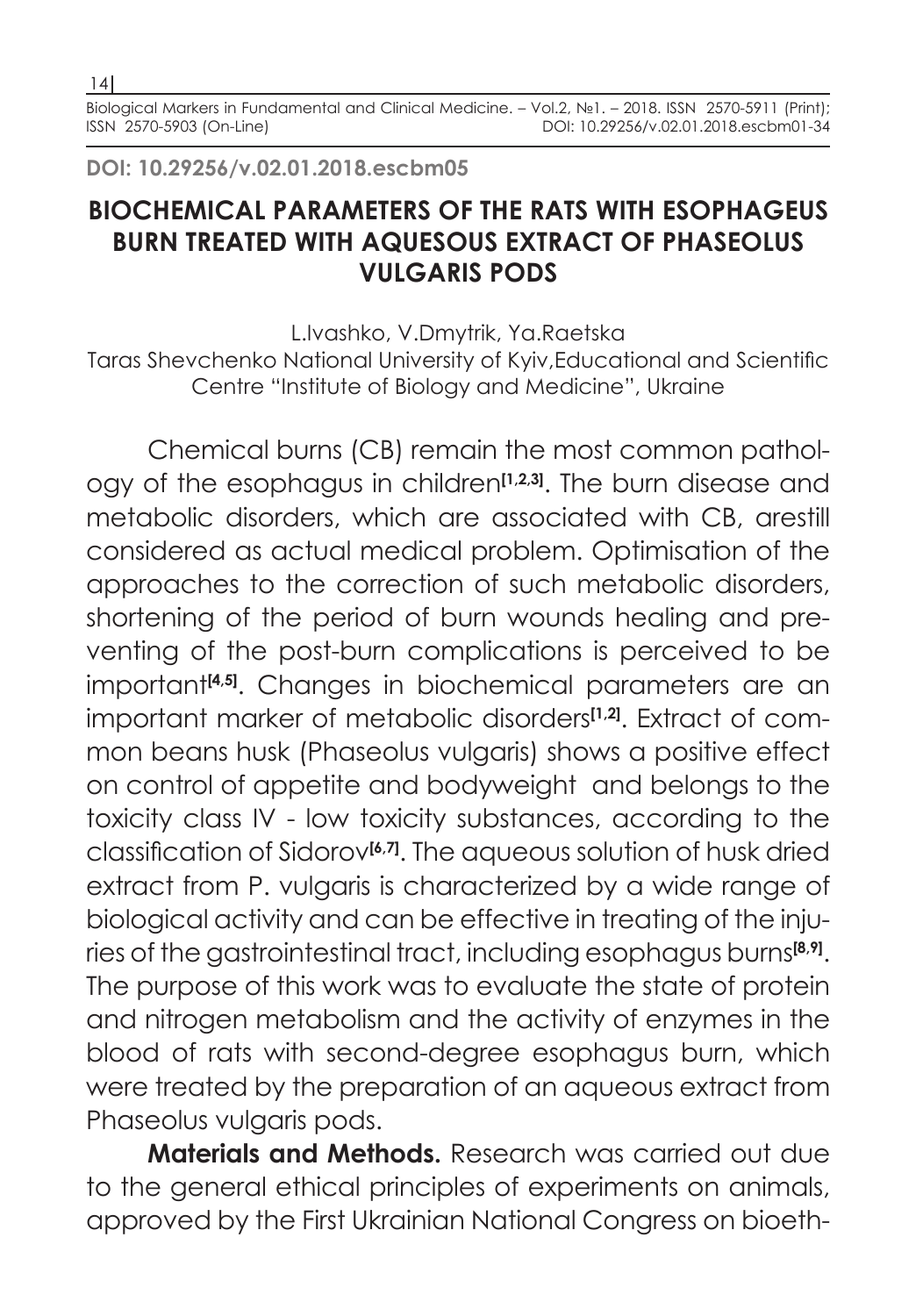ics (September 2001), other international agreements and national legislation in this area. Experiments were conducted on white non-strain sexually immature rats (1 month), which had weight 90-100 g. The second-degree burn was modeled using 20% NaOH solution **[1, 2]**. Freshly prepared aqueous solutions of dried extract were used for research**[8]**. The test preparation was injected since day 1 and every other day in dose 200 mg / kg / day for 30 days. The serum for the research was taken at day 7, 15, 21 and 30. Biochemical parameters of blood, such as level of urea, creatinine, albumin, enzymatic activities of aspartate aminotransferase and alanine aminotransferase were measured using the biochemical analyzer Humalyser 3000 due to the standard methods. Statistical analyzing of the data was carried out using measure of variation in Excel computer program. Student's t-test was applied to determine the validity of the differences between two samples. As reliable considered differencies p <0,05.

**Results.**Concentration of urea and creatinine increased under conditions of burn. After injection of the test preparation levels of these compounds were decreased in comparison to one, caused by chemical burn of esophagus. Levels of albumin and total protein were increased as a result of burns and normalized in the groups of animals treated by the preparation. Activity of liver aminotransferases increased after second-degree burn, and decreased in the groups treated by the preparation.Thus, there was a disorder of nitrogen and protein metabolism and a change in the activity of aminotransferases in rats with second-degree esophagus burn. We proved the normalization of parameters in the groups of animals treated by the test preparation, which shows the therapeutic effect of the aqueous extract of Phaseolus vulgaris pods.

Future studies might include the research of the molecular mechanisms of positive effect of the extract on the